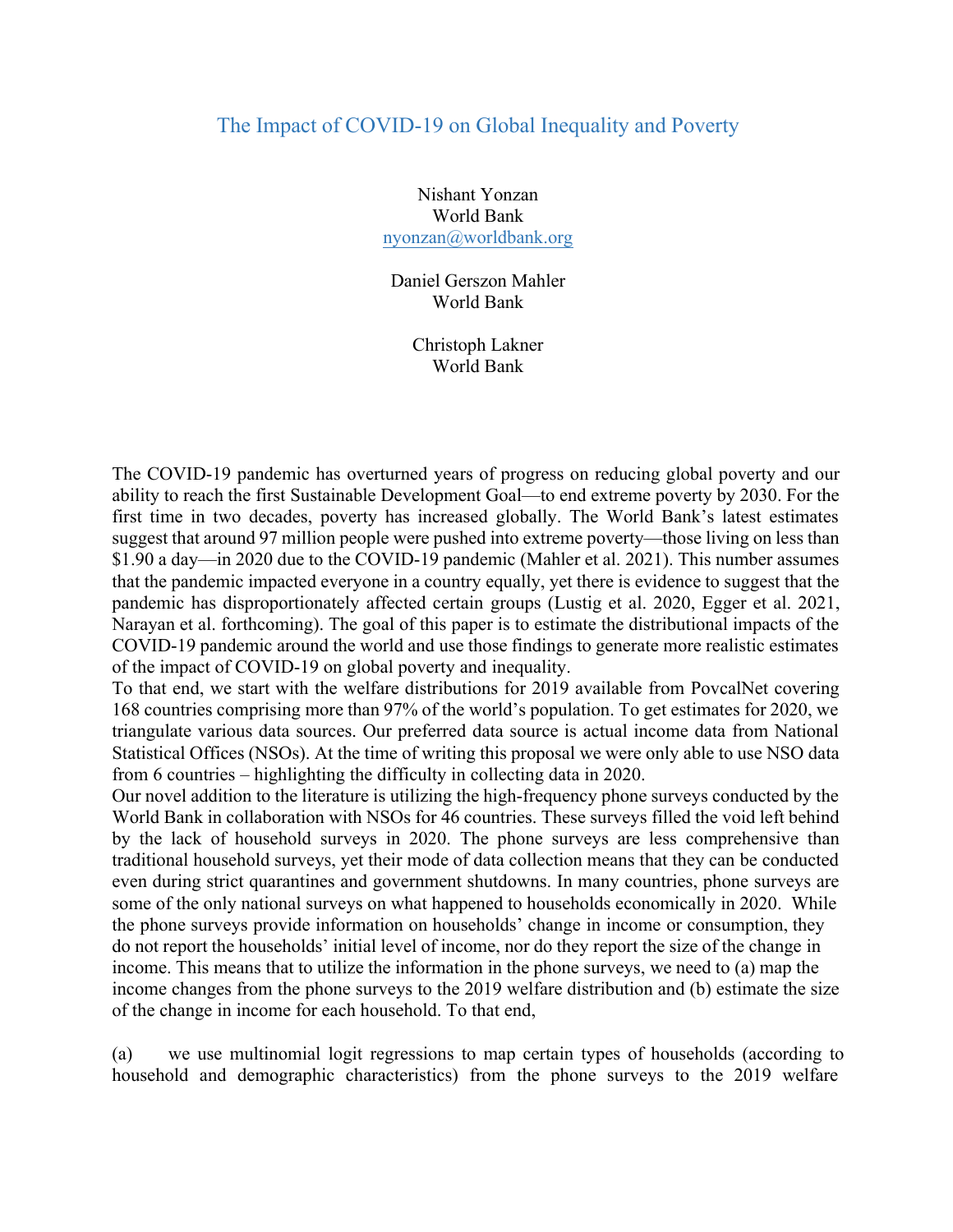distribution from PovcalNet (which is the latest household survey extrapolated to 2019). We estimate the probability of income gain, loss, or no change for these household types in the phone surveys and assign those probabilities to households of similar types in the 2019 welfare distribution.

(b) While that allows us to simulate whether households gained or lost income in 2020, we still don't know the size of those increases and decreases in income. To overcome this, we distribute the sectoral growth rates available from the World Bank's latest Macro and Poverty Outlooks (MPOs) to each household such that the aggregated distribution of household growth using our method is equivalent to the national per capita GDP growth rate in the MPOs.

We supplement the NSO and the phone survey data with data from country-specific studies in the literature and sectoral and national accounts growth rates available in national accounts.

In addition to the COVID-19-induced 2020 distribution, we also estimate a counterfactual 2020 welfare distribution without the effect of the pandemic. To do this, we grow the 2019 welfare distributions forward to 2020 using the per capita GDP growth forecasts available before the pandemic (October-2019 MPO). Having the counterfactual distribution gives us an idea of the net welfare change due to the pandemic.

In addition to the novel method employing the phone surveys, we aim to contribute to the literature by providing the first global and cross-country estimates of the impact of the pandemic on poverty and inequality that explicitly factor in the differential impacts it may have had along the distribution. Earlier work has analyzed the impact of the pandemic on global inequality (such as Deaton 2021) or global poverty (such as Mahler et al. 2021 and Sumner et al. 2021) while accounting for between-country inequality but not within-country inequality. A secondary contribution is to provide annual estimates of global inequality from 1990 to today. We will also be able to produce country-level and global anonymous growth incidence curves. This will reveal which parts of the income distributions that suffered the most economically from the pandemic.

## References

Deaton, A., 2021. "COVID-19 and Global Income Inequality." LSE Public Policy Review 1(4).

Egger, Dennis, Miguel, E., Warren, S.S., Shenoy, A., Collins, E., Karlan, D., Parkerson, D., Mobarak, A.M., Fink, G., Udry, C. and Walker, M. 2021. "Falling living standards during the COVID-19 crisis: Quantitative evidence from nine developing countries." Science advances, 7(6), p.eabe0997.

Lustig, Nora, Valentina M. Pabon, Federico Sanz, Stephen D. Younger. 2020. "The impact of COVID-19 lockdowns and expanded social assistance on inequality, poverty and mobility in Argentina, Brazil, Colombia and Mexico" (No. 2012). Tulane University, Department of Economics.

Mahler, Daniel G., Nishant Yonzan, Christoph Lakner, R.Andres Castaneda Aguilar, Haoyu Wu. 2021. "Updated estimates of the impact of Covid-19 on global poverty: Turning the corner on the pandemic in 2021?" World Bank Data Blog. The World Bank, Washington DC. https://blogs.worldbank.org/opendata/updated-estimates-impact-covid-19-global-povertyturning-corner-pandemic-2021.